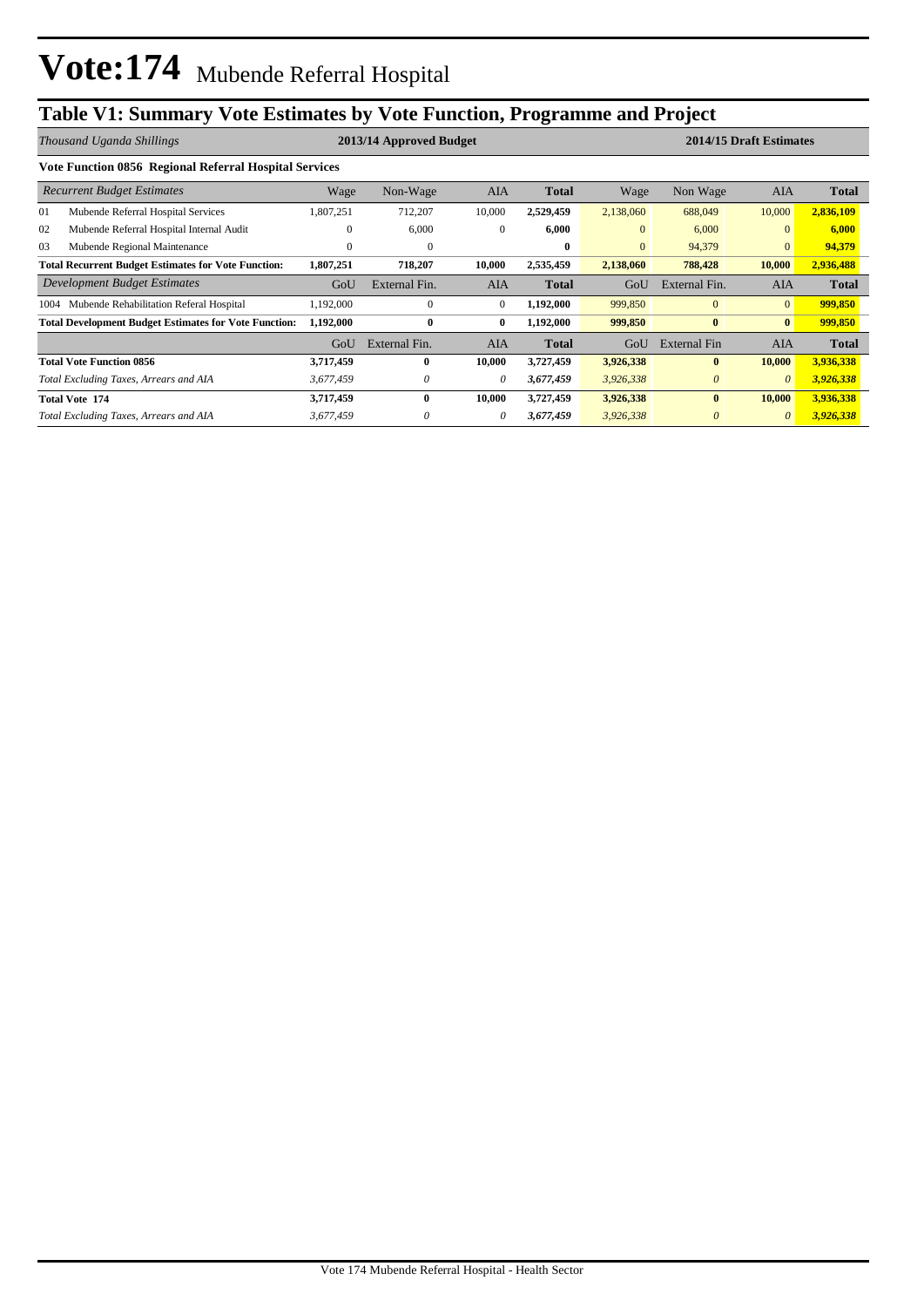# **Vote:174** Mubende Referral Hospital

### **Table V2: Summary Vote Estimates by Item**

| Thousand Uganda Shillings                                 |                  | 2013/14 Approved Budget |                           |                  | 2014/15 Draft Estimates |                       |                       |                         |
|-----------------------------------------------------------|------------------|-------------------------|---------------------------|------------------|-------------------------|-----------------------|-----------------------|-------------------------|
|                                                           |                  | GoU External Fin.       | AIA                       | <b>Total</b>     |                         | GoU External Fin.     | AIA                   | <b>Total</b>            |
| <b>Employees, Goods and Services (Outputs Provided)</b>   | 2,525,459        | 0                       | 10,000                    | 2,535,459        | 2,926,488               | $\boldsymbol{\theta}$ | 10,000                | 2,936,488               |
| 211101 General Staff Salaries                             | 1,807,251        | $\boldsymbol{0}$        | $\boldsymbol{0}$          | 1,807,251        | 2,138,060               | $\mathbf{0}$          | $\mathbf{0}$          | 2,138,060               |
| 211103 Allowances                                         | 32,960           | $\mathbf{0}$            | 10,000                    | 42,960           | 46,960                  | $\overline{0}$        | $\mathbf{0}$          | 46,960                  |
| 213001 Medical expenses (To employees)                    | $\boldsymbol{0}$ | $\boldsymbol{0}$        |                           | $\bf{0}$         | 2,400                   | $\mathbf{0}$          | $\mathbf{0}$          | 2,400                   |
| 213002 Incapacity, death benefits and funeral expenses    | 3,200            | $\mathbf{0}$            | $\boldsymbol{0}$          | 3,200            | 2,400                   | $\overline{0}$        | $\mathbf{0}$          | 2,400                   |
| 221001 Advertising and Public Relations                   | 2,400            | $\boldsymbol{0}$        | $\boldsymbol{0}$          | 2,400            | 2,400                   | $\mathbf{0}$          | $\mathbf{0}$          | 2,400                   |
| 221002 Workshops and Seminars                             | 8,000            | $\mathbf{0}$            | $\boldsymbol{0}$          | 8,000            | 8,000                   | $\overline{0}$        | $\overline{0}$        | 8,000                   |
| 221003 Staff Training                                     | 9,620            | $\mathbf{0}$            | $\mathbf{0}$              | 9,620            | 10,000                  | $\overline{0}$        | $\overline{0}$        | 10,000                  |
| 221004 Recruitment Expenses                               | $\boldsymbol{0}$ | $\Omega$                |                           | $\boldsymbol{0}$ | 6,000                   | $\mathbf{0}$          | $\mathbf{0}$          | 6,000                   |
| 221006 Commissions and related charges                    | 23,440           | $\boldsymbol{0}$        | $\boldsymbol{0}$          | 23,440           | 23,440                  | $\mathbf{0}$          | $\mathbf{0}$          | 23,440                  |
| 221007 Books, Periodicals & Newspapers                    | 3,494            | $\mathbf{0}$            | $\boldsymbol{0}$          | 3,494            | 4,843                   | $\overline{0}$        | $\overline{0}$        | 4,843                   |
| 221008 Computer supplies and Information Technology (IT)  | 15,574           | $\mathbf{0}$            | $\boldsymbol{0}$          | 15,574           | 16,600                  | $\overline{0}$        | $\boldsymbol{0}$      | 16,600                  |
| 221009 Welfare and Entertainment                          | 13,400           | $\overline{0}$          | $\mathbf{0}$              | 13,400           | 6,400                   | $\overline{0}$        | $\mathbf{0}$          | 6,400                   |
| 221010 Special Meals and Drinks                           | 45,900           | $\overline{0}$          | $\mathbf{0}$              | 45,900           | 45,500                  | $\overline{0}$        | $\overline{0}$        | 45,500                  |
| 221011 Printing, Stationery, Photocopying and Binding     | 10,020           | $\boldsymbol{0}$        | $\boldsymbol{0}$          | 10,020           | 10,020                  | $\mathbf{0}$          | 10,000                | 20,020                  |
| 221012 Small Office Equipment                             | 4,700            | $\mathbf{0}$            | $\overline{0}$            | 4,700            | 4,800                   | $\overline{0}$        | $\mathbf{0}$          | 4,800                   |
| 221014 Bank Charges and other Bank related costs          | 3,000            | $\boldsymbol{0}$        | $\boldsymbol{0}$          | 3,000            | 3,000                   | $\mathbf{0}$          | $\mathbf{0}$          | 3,000                   |
| 222001 Telecommunications                                 | 12,600           | $\overline{0}$          | $\mathbf{0}$              | 12,600           | 12,600                  | $\overline{0}$        | $\overline{0}$        | 12,600                  |
| 222002 Postage and Courier                                | 5,400            | $\boldsymbol{0}$        | $\boldsymbol{0}$          | 5,400            | 1,800                   | $\mathbf{0}$          | $\mathbf{0}$          | 1,800                   |
| 223001 Property Expenses                                  | 3,600            | $\bf{0}$                | $\boldsymbol{0}$          | 3,600            | 7,200                   | $\mathbf{0}$          | $\mathbf{0}$          | 7,200                   |
| 223004 Guard and Security services                        | 18,000           | $\mathbf{0}$            |                           | 18,000           | 20,400                  | $\overline{0}$        | $\mathbf{0}$          | 20,400                  |
| 223005 Electricity                                        | 65,000           | $\mathbf{0}$            | $\boldsymbol{0}$          | 65,000           | 65,000                  | $\overline{0}$        | $\overline{0}$        | 65,000                  |
| 223006 Water                                              | 62,000           | $\overline{0}$          | $\boldsymbol{0}$          | 62,000           | 62,000                  | $\overline{0}$        | $\mathbf{0}$          | 62,000                  |
| 223007 Other Utilities- (fuel, gas, firewood, charcoal)   | 4,800            | $\overline{0}$          | $\overline{0}$            | 4,800            | 10,500                  | $\mathbf{0}$          | $\overline{0}$        | 10,500                  |
| 224002 General Supply of Goods and Services               | 95,127           | $\boldsymbol{0}$        | $\boldsymbol{0}$          | 95,127           | $\mathbf{0}$            | $\mathbf{0}$          |                       | $\bf{0}$                |
| 224004 Cleaning and Sanitation                            | $\overline{0}$   | $\mathbf{0}$            |                           | $\boldsymbol{0}$ | 60,114                  | $\overline{0}$        | $\boldsymbol{0}$      | 60,114                  |
| 225001 Consultancy Services- Short term                   | 4,000            | $\overline{0}$          | $\boldsymbol{0}$          | 4,000            | 23,320                  | $\overline{0}$        | $\mathbf{0}$          | 23,320                  |
| 227001 Travel inland                                      | 111,152          | $\mathbf{0}$            | $\boldsymbol{0}$          | 111,152          | 102,440                 | $\overline{0}$        | $\mathbf{0}$          | 102,440                 |
| 227002 Travel abroad                                      | $\boldsymbol{0}$ | $\boldsymbol{0}$        |                           | $\bf{0}$         | 7,392                   | $\mathbf{0}$          | $\mathbf{0}$          | 7,392                   |
| 227004 Fuel, Lubricants and Oils                          | 70,220           | $\mathbf{0}$            | $\boldsymbol{0}$          | 70,220           | 70,220                  | $\overline{0}$        | $\mathbf{0}$          | 70,220                  |
| 228001 Maintenance - Civil                                | 36,000           | $\boldsymbol{0}$        | $\boldsymbol{0}$          | 36,000           | 36,000                  | $\mathbf{0}$          | $\boldsymbol{0}$      | 36,000                  |
| 228002 Maintenance - Vehicles                             | 20,800           | $\mathbf{0}$            | $\boldsymbol{0}$          | 20,800           | 22,300                  | $\overline{0}$        | $\mathbf{0}$          | 22,300                  |
| 228003 Maintenance - Machinery, Equipment & Furniture     | 30,800           | $\overline{0}$          | $\boldsymbol{0}$          | 30,800           | 60,000                  | $\overline{0}$        | $\mathbf{0}$          | 60,000                  |
| 228004 Maintenance – Other                                | 3,000            | $\boldsymbol{0}$        | $\boldsymbol{0}$          | 3,000            | 34,379                  | $\overline{0}$        | $\mathbf{0}$          | 34,379                  |
| <b>Investment</b> (Capital Purchases)                     | 1,192,000        | $\boldsymbol{\theta}$   | $\pmb{\theta}$            | 1,192,000        | 999,850                 | $\boldsymbol{\theta}$ | $\boldsymbol{\theta}$ | 999,850                 |
| 231001 Non Residential buildings (Depreciation)           | 970,000          | $\boldsymbol{0}$        | $\boldsymbol{0}$          | 970,000          | 842,000                 | $\mathbf{0}$          | $\bf{0}$              | 842,000                 |
| 231003 Roads and bridges (Depreciation)                   | 50,000           | $\overline{0}$          | $\overline{0}$            | 50,000           | 7,000                   | $\overline{0}$        | $\overline{0}$        | 7,000                   |
| 231005 Machinery and equipment                            | 32,000           | $\mathbf{0}$            | $\boldsymbol{0}$          | 32,000           | 65,850                  | $\overline{0}$        | $\overline{0}$        | 65,850                  |
| 231007 Other Fixed Assets (Depreciation)                  | 100,000          | $\bf{0}$                | $\boldsymbol{0}$          | 100,000          | $\boldsymbol{0}$        | $\Omega$              |                       |                         |
| 281504 Monitoring, Supervision & Appraisal of capital wor | $\boldsymbol{0}$ | $\boldsymbol{0}$        |                           | $\bf{0}$         | 85,000                  | $\mathbf{0}$          | $\mathbf{0}$          | 85,000                  |
| 312206 Gross Tax                                          | 40,000           | $\boldsymbol{0}$        | $\boldsymbol{0}$          | 40,000           | $\mathbf{0}$            | $\mathbf{0}$          |                       | $\overline{\mathbf{0}}$ |
| <b>Grand Total Vote 174</b>                               | 3,717,459        | $\bf{0}$                | 10,000                    | 3,727,459        | 3,926,338               | $\bf{0}$              | 10,000                | 3,936,338               |
| Total Excluding Taxes, Arrears and AIA                    | 3,677,459        | $\theta$                | $\boldsymbol{\mathit{0}}$ | 3,677,459        | 3,926,338               | $\mathcal{O}$         | $\boldsymbol{\theta}$ | 3,926,338               |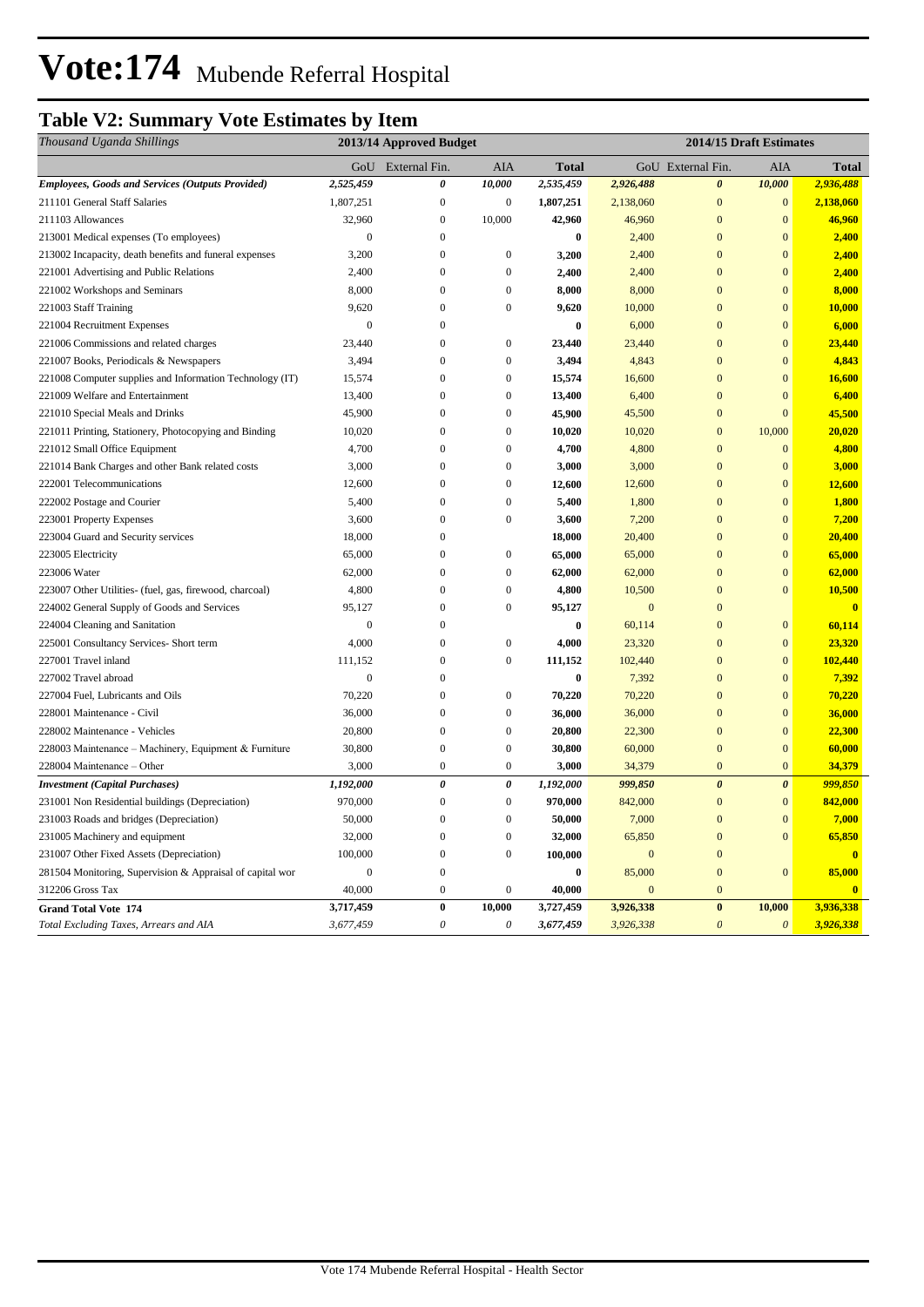# **Vote:174** Mubende Referral Hospital

## **Table V3: Detailed Estimates by Vote Function, Cost Centre, Output and Item**

#### *Vote Function 0856 Regional Referral Hospital Services*

#### *Recurrent Budget Estimates*

#### **Programme 01 Mubende Referral Hospital Services**

| Thousand Uganda Shillings                              |                                      | 2013/14 Approved Budget   |                                      |                    |                                      | 2014/15 Draft Estimates |                                      |                         |
|--------------------------------------------------------|--------------------------------------|---------------------------|--------------------------------------|--------------------|--------------------------------------|-------------------------|--------------------------------------|-------------------------|
| <b>Outputs Provided</b>                                | Wage                                 | Non-Wage                  | AIA                                  | <b>Total</b>       | Wage                                 | Non Wage                | AIA                                  | <b>Total</b>            |
| Output:085601 Inpatient services                       |                                      |                           |                                      |                    |                                      |                         |                                      |                         |
| 211103 Allowances                                      | $\boldsymbol{0}$                     | 29,960                    | $\boldsymbol{0}$                     | 29,960             | $\mathbf{0}$                         | 30,000                  | $\mathbf{0}$                         | 30,000                  |
| 221003 Staff Training                                  | $\boldsymbol{0}$                     | 2,000                     | $\boldsymbol{0}$                     | 2,000              | $\mathbf{0}$                         | 6,000                   | $\mathbf{0}$                         | 6,000                   |
| 221010 Special Meals and Drinks                        | $\boldsymbol{0}$                     | 5,400                     | $\boldsymbol{0}$                     | 5,400              | $\mathbf{0}$                         | 17,400                  | $\bf{0}$                             | 17,400                  |
| 223005 Electricity                                     | $\boldsymbol{0}$                     | 10,000                    | $\boldsymbol{0}$                     | 10,000             | $\mathbf{0}$                         | 10,000                  | $\bf{0}$                             | 10,000                  |
| 223006 Water                                           | $\mathbf{0}$                         | 22,000                    | $\boldsymbol{0}$                     | 22,000             | $\mathbf{0}$                         | 10,000                  | $\bf{0}$                             | 10,000                  |
| 223007 Other Utilities- (fuel, gas, firewood, cha      | $\boldsymbol{0}$                     | 4,800                     | $\boldsymbol{0}$                     | 4,800              | $\mathbf{0}$                         | 6,000                   | $\bf{0}$                             | 6,000                   |
| 225001 Consultancy Services- Short term                | $\boldsymbol{0}$                     | 4,000                     | $\boldsymbol{0}$                     | 4,000              | $\mathbf{0}$                         | 4,000                   | $\bf{0}$                             | 4,000                   |
| 227001 Travel inland                                   | $\mathbf{0}$                         | 5,200                     | $\boldsymbol{0}$                     | 5,200              | $\mathbf{0}$                         | 77,460                  | $\bf{0}$                             | 77,460                  |
| 227004 Fuel, Lubricants and Oils                       | $\boldsymbol{0}$                     | 44,120                    | $\boldsymbol{0}$                     | 44,120             | $\mathbf{0}$                         | 49,040                  | $\bf{0}$                             | 49,040                  |
| Total Cost of Output 085601:                           | 0                                    | 127,480                   | 0                                    | 127,480            | $\boldsymbol{\theta}$                | 209,900                 | $\boldsymbol{\theta}$                | 209,900                 |
| Output:085602 Outpatient services                      |                                      |                           |                                      |                    |                                      |                         |                                      |                         |
| 221008 Computer supplies and Information Tec           | $\boldsymbol{0}$                     | 4,500                     | $\boldsymbol{0}$                     | 4,500              | $\mathbf{0}$                         | $\mathbf{0}$            | $\mathbf{0}$                         | $\bf{0}$                |
| 221009 Welfare and Entertainment                       | $\mathbf{0}$                         | 7,000                     | $\boldsymbol{0}$                     | 7,000              | $\mathbf{0}$                         | $\overline{0}$          | $\mathbf{0}$                         | $\overline{\mathbf{0}}$ |
| 221011 Printing, Stationery, Photocopying and          | $\boldsymbol{0}$                     | 7,020                     | $\boldsymbol{0}$                     | 7,020              | $\mathbf{0}$                         | 8,000                   | $\bf{0}$                             | 8,000                   |
| 222001 Telecommunications                              | $\boldsymbol{0}$                     | 2,160                     | $\boldsymbol{0}$                     | 2,160              | $\mathbf{0}$                         | $\mathbf{0}$            | $\bf{0}$                             | $\mathbf{0}$            |
| 223004 Guard and Security services                     | $\boldsymbol{0}$                     | 18,000                    | $\boldsymbol{0}$                     | 18,000             | $\mathbf{0}$                         | $\overline{0}$          | $\overline{0}$                       | $\overline{\mathbf{0}}$ |
| 223005 Electricity                                     | $\mathbf{0}$                         | 10,000                    | $\boldsymbol{0}$                     | 10,000             | $\mathbf{0}$                         | 10,000                  | $\bf{0}$                             | 10,000                  |
| 223006 Water                                           | $\mathbf{0}$                         | 10,000                    | $\boldsymbol{0}$                     | 10,000             | $\mathbf{0}$                         | 8,000                   | $\bf{0}$                             | 8,000                   |
| 224002 General Supply of Goods and Services            | $\boldsymbol{0}$                     | 12,000                    | $\boldsymbol{0}$                     | 12,000             | $\mathbf{0}$                         | $\mathbf{0}$            | $\bf{0}$                             | $\overline{\mathbf{0}}$ |
| 227001 Travel inland                                   | $\mathbf{0}$                         | 1,872                     | $\boldsymbol{0}$                     | 1,872              | $\mathbf{0}$                         | 11,140                  | $\bf{0}$                             | 11,140                  |
| 227004 Fuel, Lubricants and Oils                       | $\boldsymbol{0}$                     | 2,100                     | $\boldsymbol{0}$                     | 2,100              | $\mathbf{0}$                         | $\mathbf{0}$            | $\overline{0}$                       | $\bf{0}$                |
| Total Cost of Output 085602:                           | 0                                    | 74,652                    | 0                                    | 74,652             | $\boldsymbol{\theta}$                | 37,140                  |                                      | 37,140                  |
| Output:085604 Diagnostic services                      |                                      |                           |                                      |                    |                                      |                         |                                      |                         |
| 221011 Printing, Stationery, Photocopying and          | $\boldsymbol{0}$                     | 1,600                     | $\boldsymbol{0}$                     | 1,600              | $\boldsymbol{0}$                     | $\boldsymbol{0}$        | $\mathbf{0}$                         | $\bf{0}$                |
| 222002 Postage and Courier                             | $\boldsymbol{0}$                     | 5,400                     | $\boldsymbol{0}$                     | 5,400              | $\mathbf{0}$                         | 1,800                   | $\mathbf{0}$                         | 1,800                   |
| 223005 Electricity                                     | $\boldsymbol{0}$                     | 8,000                     | $\boldsymbol{0}$                     | 8,000              | $\mathbf{0}$                         | 8,000                   | $\bf{0}$                             | 8,000                   |
| 223006 Water                                           | $\boldsymbol{0}$                     | 10,000                    | $\boldsymbol{0}$                     | 10,000             | $\mathbf{0}$                         | 10,000                  | $\bf{0}$                             | 10,000                  |
| 227001 Travel inland                                   | $\mathbf{0}$                         | 5,940                     | $\boldsymbol{0}$                     | 5,940              | $\mathbf{0}$                         | 5,940                   | $\boldsymbol{0}$                     | 5,940                   |
| Total Cost of Output 085604:                           | $\boldsymbol{\theta}$                | 30,940                    | 0                                    | 30,940             | $\boldsymbol{\theta}$                | 25,740                  | $\boldsymbol{\theta}$                | 25,740                  |
| Output:085605 Hospital Management and support services |                                      |                           |                                      |                    |                                      |                         |                                      |                         |
| 211101 General Staff Salaries                          | 1,807,251                            | $\boldsymbol{0}$          | $\boldsymbol{0}$                     | 1,807,251          | 2,138,060                            | $\boldsymbol{0}$        | $\boldsymbol{0}$                     | 2,138,060               |
| 211103 Allowances                                      | $\boldsymbol{0}$                     | $\boldsymbol{0}$          | 10,000                               | 10,000             | $\boldsymbol{0}$                     | 9,960                   | $\mathbf{0}$                         | 9,960                   |
| 213001 Medical expenses (To employees)                 | $\boldsymbol{0}$                     | $\boldsymbol{0}$          | $\boldsymbol{0}$                     | $\bf{0}$           | $\mathbf{0}$                         | 2,400                   | $\mathbf{0}$                         | 2,400                   |
| 213002 Incapacity, death benefits and funeral e        | $\mathbf{0}$                         | 3,200                     | $\boldsymbol{0}$                     | 3,200              | $\overline{0}$                       | 2,400                   | $\mathbf{0}$                         | 2,400                   |
| 221001 Advertising and Public Relations                | $\boldsymbol{0}$                     | 2,400                     | $\boldsymbol{0}$                     | 2,400              | $\boldsymbol{0}$                     | 2,400                   | $\boldsymbol{0}$                     | 2,400                   |
| 221002 Workshops and Seminars                          | $\boldsymbol{0}$                     | 2,000                     | $\boldsymbol{0}$                     | 2,000              | $\boldsymbol{0}$                     | 8,000                   | $\boldsymbol{0}$                     | 8,000                   |
| 221003 Staff Training                                  | $\boldsymbol{0}$                     | 6,900                     | $\boldsymbol{0}$                     | 6,900              | $\boldsymbol{0}$                     | $\boldsymbol{0}$        | $\boldsymbol{0}$                     | $\mathbf{0}$            |
| 221004 Recruitment Expenses                            | $\boldsymbol{0}$                     | $\boldsymbol{0}$          | $\boldsymbol{0}$                     | $\bf{0}$           | $\boldsymbol{0}$                     | 6,000                   | $\boldsymbol{0}$                     | 6,000                   |
| 221006 Commissions and related charges                 | $\boldsymbol{0}$                     | 23,440                    | $\boldsymbol{0}$                     | 23,440             | $\boldsymbol{0}$                     | 23,440                  | $\boldsymbol{0}$                     | 23,440                  |
| 221007 Books, Periodicals & Newspapers                 | $\boldsymbol{0}$                     | 3,494                     | $\boldsymbol{0}$                     | 3,494              | $\boldsymbol{0}$                     | 4,843                   | $\boldsymbol{0}$                     | 4,843                   |
| 221008 Computer supplies and Information Tec           | $\boldsymbol{0}$                     | 6,874                     | $\boldsymbol{0}$                     | 6,874              | $\boldsymbol{0}$                     | 16,600                  | $\boldsymbol{0}$                     | 16,600                  |
| 221009 Welfare and Entertainment                       | $\boldsymbol{0}$                     | 4,000                     | $\boldsymbol{0}$                     | 4,000              | $\boldsymbol{0}$                     | 6,400                   | $\boldsymbol{0}$                     | 6,400                   |
| 221010 Special Meals and Drinks                        | $\boldsymbol{0}$                     | 28,100                    | $\boldsymbol{0}$                     | 28,100             | $\boldsymbol{0}$                     | 28,100                  | $\mathbf{0}$                         | 28,100                  |
| 221011 Printing, Stationery, Photocopying and          | $\boldsymbol{0}$                     | $\boldsymbol{0}$          | $\boldsymbol{0}$                     | $\bf{0}$           | $\boldsymbol{0}$                     | 2,020                   | 10,000                               | 12,020                  |
| 221012 Small Office Equipment                          | $\boldsymbol{0}$                     | 4,700                     | $\boldsymbol{0}$                     | 4,700              | $\boldsymbol{0}$                     | 4,800                   | $\boldsymbol{0}$                     | 4,800                   |
| 221014 Bank Charges and other Bank related c           | $\boldsymbol{0}$                     | 3,000                     | $\boldsymbol{0}$                     | 3,000              | $\boldsymbol{0}$                     | 3,000                   | 0                                    | 3,000                   |
| 222001 Telecommunications                              | $\boldsymbol{0}$                     | 5,640                     | $\boldsymbol{0}$                     | 5,640              | $\boldsymbol{0}$                     | 7,800                   | $\boldsymbol{0}$                     | 7,800                   |
| 223001 Property Expenses                               | $\boldsymbol{0}$<br>$\boldsymbol{0}$ | 3,600<br>$\boldsymbol{0}$ | $\boldsymbol{0}$<br>$\boldsymbol{0}$ | 3,600              | $\boldsymbol{0}$<br>$\boldsymbol{0}$ | 7,200                   | $\boldsymbol{0}$<br>$\boldsymbol{0}$ | 7,200                   |
| 223004 Guard and Security services                     | $\boldsymbol{0}$                     | 25,000                    | $\boldsymbol{0}$                     | $\bf{0}$<br>25,000 | $\boldsymbol{0}$                     | 20,400<br>10,000        | $\boldsymbol{0}$                     | 20,400<br>10,000        |
| 223005 Electricity                                     | $\boldsymbol{0}$                     | 10,000                    | $\boldsymbol{0}$                     | 10,000             | $\boldsymbol{0}$                     | 10,000                  | $\boldsymbol{0}$                     | 10,000                  |
| 223006 Water                                           | $\boldsymbol{0}$                     | $\boldsymbol{0}$          | $\boldsymbol{0}$                     | $\bf{0}$           | $\boldsymbol{0}$                     | 19,320                  | $\boldsymbol{0}$                     |                         |
| 225001 Consultancy Services- Short term                |                                      |                           |                                      |                    |                                      |                         |                                      | 19,320                  |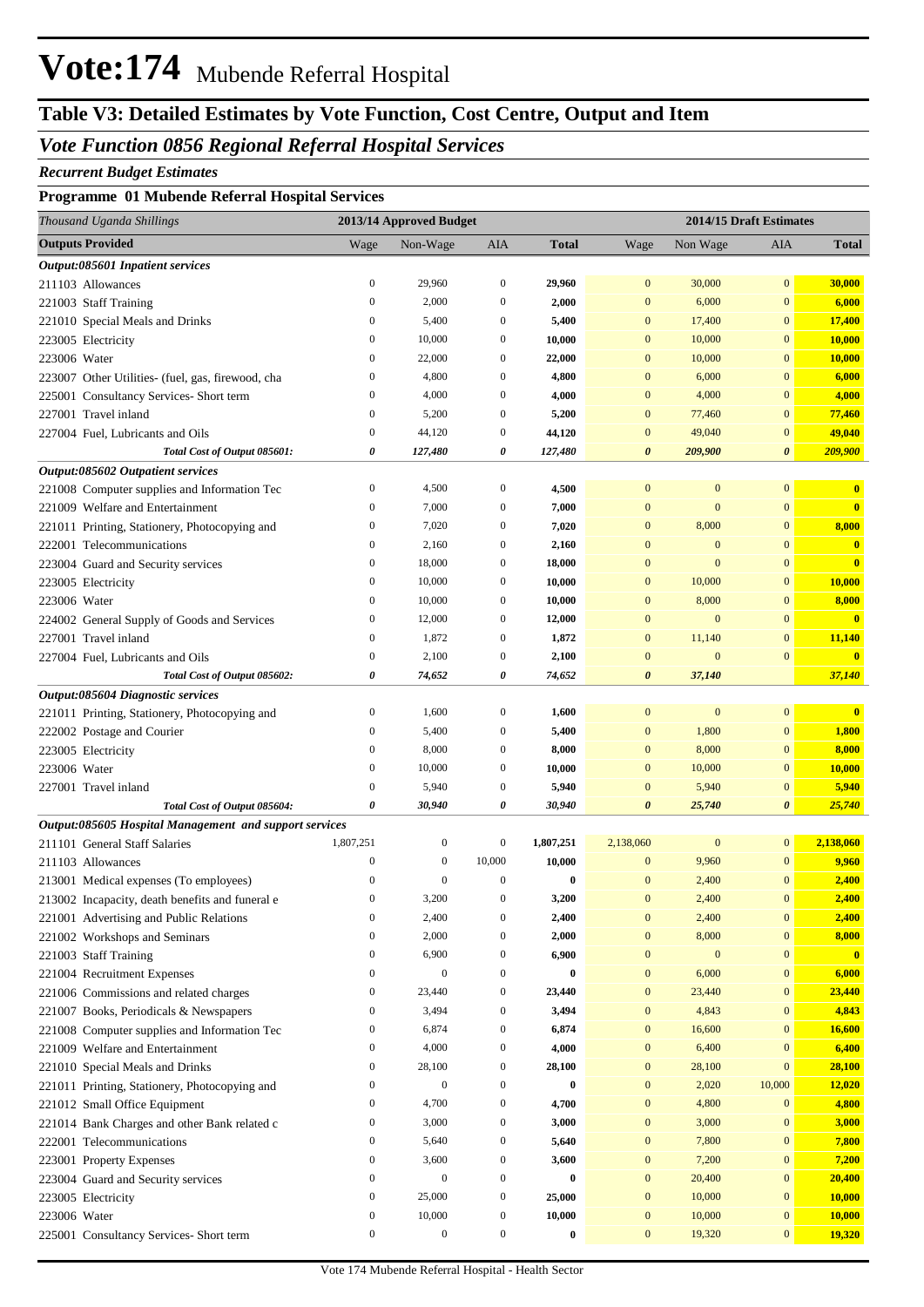## **Table V3: Detailed Estimates by Vote Function, Cost Centre, Output and Item**

#### *Vote Function 0856 Regional Referral Hospital Services*

**Programme 01 Mubende Referral Hospital Services**

| Thousand Uganda Shillings                            |                       | 2013/14 Approved Budget |                  |                       | 2014/15 Draft Estimates |                |                       |                         |  |
|------------------------------------------------------|-----------------------|-------------------------|------------------|-----------------------|-------------------------|----------------|-----------------------|-------------------------|--|
| <b>Outputs Provided</b>                              | Wage                  | Non-Wage                | AIA              | <b>Total</b>          | Wage                    | Non Wage       | <b>AIA</b>            | <b>Total</b>            |  |
| 227001 Travel inland                                 | $\boldsymbol{0}$      | 79,200                  | $\mathbf{0}$     | 79,200                | $\mathbf{0}$            | 4,900          | $\mathbf{0}$          | 4,900                   |  |
| 227004 Fuel, Lubricants and Oils                     | $\mathbf{0}$          | 24,000                  | 0                | 24,000                | $\bf{0}$                | 4,380          | $\bf{0}$              | 4,380                   |  |
| 228001 Maintenance - Civil                           | $\mathbf{0}$          | 36,000                  | $\mathbf{0}$     | 36,000                | $\mathbf{0}$            | 36,000         | $\mathbf{0}$          | 36,000                  |  |
| 228002 Maintenance - Vehicles                        | $\overline{0}$        | 20,800                  | $\mathbf{0}$     | 20,800                | $\mathbf{0}$            | 20,800         | $\overline{0}$        | 20,800                  |  |
| 228003 Maintenance – Machinery, Equipment            | $\mathbf{0}$          | 30,800                  | 0                | 30,800                | $\overline{0}$          | $\mathbf{0}$   | $\bf{0}$              | $\overline{\mathbf{0}}$ |  |
| Total Cost of Output 085605:                         | 1,807,251             | 323,148                 | 10,000           | 2,140,399             | 2,138,060               | 261,163        | 10,000                | 2,409,223               |  |
| Output:085606 Prevention and rehabilitation services |                       |                         |                  |                       |                         |                |                       |                         |  |
| 221002 Workshops and Seminars                        | $\boldsymbol{0}$      | 6,000                   | $\mathbf{0}$     | 6,000                 | $\overline{0}$          | $\mathbf{0}$   | $\overline{0}$        | $\bf{0}$                |  |
| 221003 Staff Training                                | $\mathbf{0}$          | 720                     | $\mathbf{0}$     | 720                   | $\boldsymbol{0}$        | 4,000          | $\mathbf{0}$          | 4,000                   |  |
| 221008 Computer supplies and Information Tec         | $\boldsymbol{0}$      | 4,200                   | $\boldsymbol{0}$ | 4,200                 | $\bf{0}$                | $\mathbf{0}$   | $\mathbf{0}$          | $\mathbf{0}$            |  |
| 221009 Welfare and Entertainment                     | $\mathbf{0}$          | 2,400                   | $\mathbf{0}$     | 2,400                 | $\mathbf{0}$            | $\mathbf{0}$   | $\overline{0}$        | $\overline{\mathbf{0}}$ |  |
| 221010 Special Meals and Drinks                      | $\mathbf{0}$          | 12,400                  | $\Omega$         | 12,400                | $\Omega$                | $\mathbf{0}$   | $\overline{0}$        | $\bf{0}$                |  |
| 221011 Printing, Stationery, Photocopying and        | $\overline{0}$        | 1,400                   | $\mathbf{0}$     | 1,400                 | $\overline{0}$          | $\overline{0}$ | $\overline{0}$        | $\mathbf{0}$            |  |
| 222001 Telecommunications                            | $\mathbf{0}$          | 4,800                   | $\boldsymbol{0}$ | 4,800                 | $\bf{0}$                | 4,800          | $\mathbf{0}$          | 4,800                   |  |
| 223005 Electricity                                   | 0                     | 12,000                  | 0                | 12,000                | $\bf{0}$                | 27,000         | $\bf{0}$              | 27,000                  |  |
| 223006 Water                                         | $\mathbf{0}$          | 10,000                  | 0                | 10,000                | $\bf{0}$                | 24,000         | $\mathbf{0}$          | 24,000                  |  |
| 224002 General Supply of Goods and Services          | $\boldsymbol{0}$      | 83,127                  | $\mathbf{0}$     | 83,127                | $\mathbf{0}$            | $\mathbf{0}$   | $\mathbf{0}$          | $\overline{\mathbf{0}}$ |  |
| 224004 Cleaning and Sanitation                       | $\mathbf{0}$          | $\overline{0}$          | $\mathbf{0}$     | $\bf{0}$              | $\mathbf{0}$            | 60,114         | $\mathbf{0}$          | 60,114                  |  |
| 227001 Travel inland                                 | $\mathbf{0}$          | 15,940                  | $\mathbf{0}$     | 15,940                | $\overline{0}$          | $\mathbf{0}$   | $\overline{0}$        | $\mathbf{0}$            |  |
| 227002 Travel abroad                                 | $\mathbf{0}$          | $\mathbf{0}$            | $\mathbf{0}$     | $\bf{0}$              | $\bf{0}$                | 7,392          | $\mathbf{0}$          | 7,392                   |  |
| 227004 Fuel, Lubricants and Oils                     | $\mathbf{0}$          | $\Omega$                | $\mathbf{0}$     | $\bf{0}$              | $\mathbf{0}$            | 16,800         | $\overline{0}$        | 16,800                  |  |
| 228004 Maintenance - Other                           | $\boldsymbol{0}$      | 3,000                   | $\boldsymbol{0}$ | 3,000                 | $\overline{0}$          | $\mathbf{0}$   | $\overline{0}$        | $\overline{\mathbf{0}}$ |  |
| Total Cost of Output 085606:                         | 0                     | 155,987                 | 0                | 155,987               | $\boldsymbol{\theta}$   | 144,106        | $\boldsymbol{\theta}$ | 144,106                 |  |
| <b>Output:085607 Immunisation Services</b>           |                       |                         |                  |                       |                         |                |                       |                         |  |
| 211103 Allowances                                    | $\mathbf{0}$          | $\mathbf{0}$            | $\boldsymbol{0}$ | $\bf{0}$              | $\bf{0}$                | 4,000          | $\overline{0}$        | 4,000                   |  |
| 223007 Other Utilities- (fuel, gas, firewood, cha    | 0                     | $\Omega$                | $\mathbf{0}$     | $\bf{0}$              | $\mathbf{0}$            | 4,500          | $\overline{0}$        | 4,500                   |  |
| 228002 Maintenance - Vehicles                        | $\Omega$              | $\Omega$                | $\Omega$         | $\bf{0}$              | $\Omega$                | 1,500          | $\mathbf{0}$          | 1,500                   |  |
| Total Cost of Output 085607:                         | $\boldsymbol{\theta}$ | $\theta$                |                  | $\boldsymbol{\theta}$ | $\boldsymbol{\theta}$   | 10,000         | $\boldsymbol{\theta}$ | 10,000                  |  |
| <b>Total Cost of Outputs Provided</b>                | 1,807,251             | 712,207                 | 10,000           | 2,529,459             | 2,138,060               | 688,049        | 10,000                | 2,836,109               |  |
| <b>Total Programme 01</b>                            | 1,807,251             | 712,207                 | 10,000           | 2,529,459             | 2,138,060               | 688,049        | 10,000                | 2,836,109               |  |
| Total Excluding Arrears and AIA                      | 1,807,251             | 712,207                 | 0                | 2,519,459             | 2,138,060               | 688,049        | $\boldsymbol{\theta}$ | 2,826,109               |  |

#### **Programme 02 Mubende Referral Hospital Internal Audit**

| Thousand Uganda Shillings                              |          | 2013/14 Approved Budget |              |              | 2014/15 Draft Estimates |          |                       |              |
|--------------------------------------------------------|----------|-------------------------|--------------|--------------|-------------------------|----------|-----------------------|--------------|
| <b>Outputs Provided</b>                                | Wage     | Non-Wage                | <b>AIA</b>   | <b>Total</b> | Wage                    | Non Wage | AIA                   | <b>Total</b> |
| Output:085605 Hospital Management and support services |          |                         |              |              |                         |          |                       |              |
| 211103 Allowances                                      | 0        | 3,000                   | $\Omega$     | 3.000        | $\overline{0}$          | 3,000    | $\Omega$              | 3,000        |
| 227001 Travel inland                                   | 0        | 3.000                   | $\mathbf{0}$ | 3,000        | $\overline{0}$          | 3,000    | $\mathbf{0}$          | 3,000        |
| Total Cost of Output 085605:                           | 0        | 6.000                   | 0            | 6,000        | $\theta$                | 6,000    | $\boldsymbol{\theta}$ | 6,000        |
| <b>Total Cost of Outputs Provided</b>                  | $\bf{0}$ | 6.000                   | $\mathbf{0}$ | 6.000        | $\mathbf{0}$            | 6.000    | $\mathbf{0}$          | 6,000        |
| <b>Total Programme 02</b>                              | $\bf{0}$ | 6.000                   | $\mathbf{0}$ | 6.000        | $\mathbf{0}$            | 6.000    | $\bf{0}$              | 6.000        |
| Total Excluding Arrears and AIA                        | 0        | 6.000                   | 0            | 6,000        | $\theta$                | 6.000    | $\theta$              | 6,000        |

#### **Programme 03 Mubende Regional Maintenance**

| Thousand Uganda Shillings                              |      | 2013/14 Approved Budget |            |              | 2014/15 Draft Estimates |          |                       |              |  |
|--------------------------------------------------------|------|-------------------------|------------|--------------|-------------------------|----------|-----------------------|--------------|--|
| <b>Outputs Provided</b>                                | Wage | Non-Wage                | <b>AIA</b> | <b>Total</b> | Wage                    | Non Wage | AIA                   | <b>Total</b> |  |
| Output:085605 Hospital Management and support services |      |                         |            |              |                         |          |                       |              |  |
| 228003 Maintenance – Machinery, Equipment              |      | $\theta$                | $\Omega$   | 0            | $\Omega$                | 60,000   | $\overline{0}$        | 60,000       |  |
| $228004$ Maintenance – Other                           |      |                         |            | 0            | $\Omega$                | 34,379   | $\overline{0}$        | 34.379       |  |
| Total Cost of Output 085605:                           |      | U                       |            | 0            | $\theta$                | 94,379   | $\boldsymbol{\theta}$ | 94,379       |  |
| <b>Total Cost of Outputs Provided</b>                  | 0    | $\bf{0}$                |            | 0            | $\mathbf{0}$            | 94,379   | $\mathbf{0}$          | 94,379       |  |
| <b>Total Programme 03</b>                              | 0    | 0                       |            | 0            | $\mathbf{0}$            | 94,379   | $\mathbf{0}$          | 94.379       |  |
| <b>Total Excluding Arrears and AIA</b>                 |      | 0                       | $\theta$   | 0            | 0                       | 94,379   | $\theta$              | 94,379       |  |

*Development Budget Estimates*